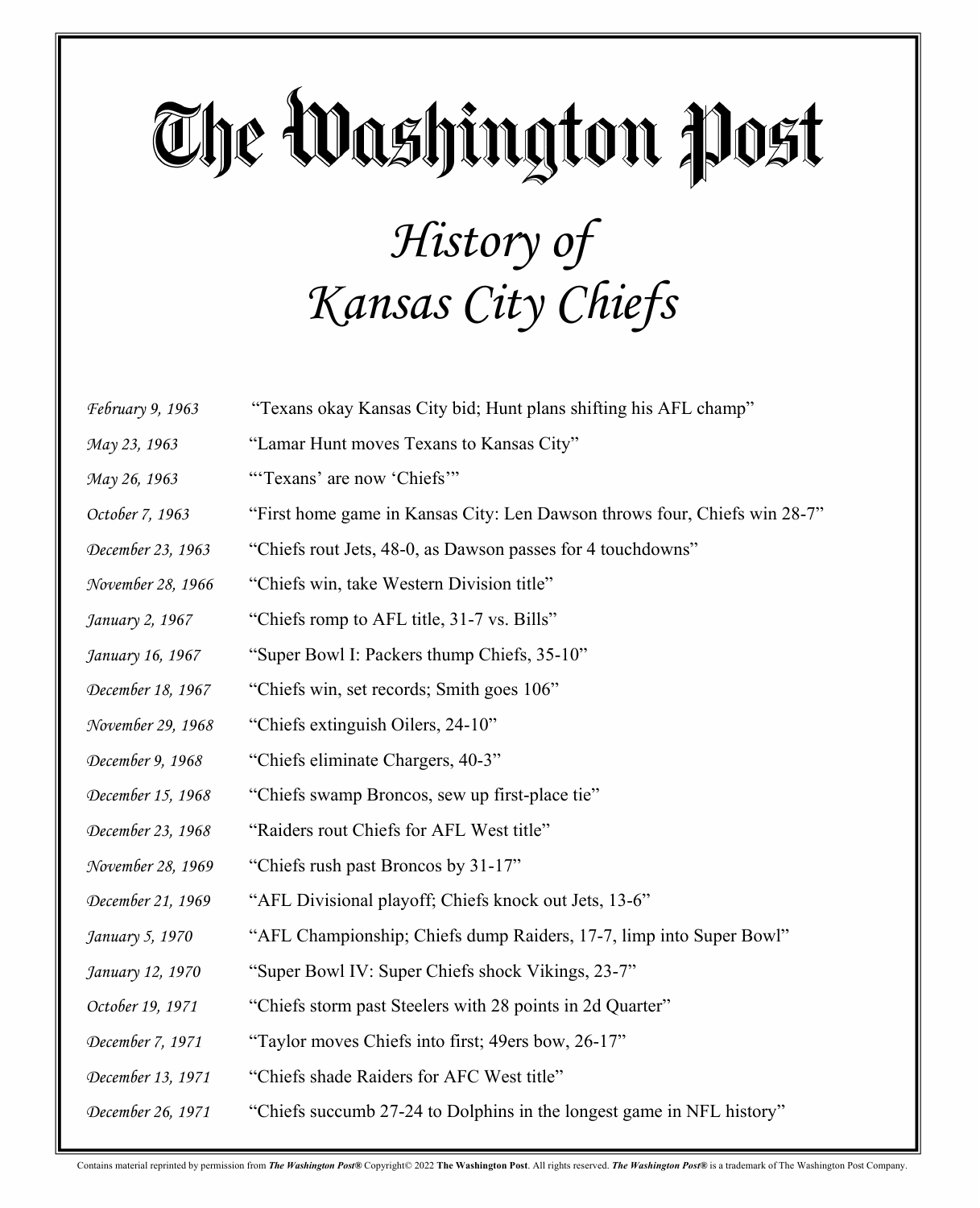| <i>November 6, 1972</i> | "Chiefs sweep past Raiders, watched by a record 82,094 at Arrowhead Stadium"                            |
|-------------------------|---------------------------------------------------------------------------------------------------------|
| November 11, 1975       | "Fumbling Cowboys fall to Chiefs, 34-31"                                                                |
| October 1, 1979         | "Chiefs shock Seahawks, 24-6"                                                                           |
| December 22, 1980       | "Cold-shouldered Colts stumble, 38-28"                                                                  |
| September 7, 1981       | "Chiefs win 37-33 as Steelers fumble eight times"                                                       |
| October 26, 1981        | "Chiefs rally, take control in AFC West"                                                                |
| November 16, 1981       | "Rookie Joe Delaney sets a Chiefs single-game rushing record with 193 yards"                            |
| November 14, 1983       | "Chiefs stop Bangals' streak, 20-15"                                                                    |
| December 3, 1984        | "Chiefs upset Broncos on Lowery field goals, 16-13"                                                     |
| December 10, 1984       | "Chiefs salve their pride by routing Seahawks, 34-7"                                                    |
| December 23, 1985       | "Stephone Paige: Eight catches for 309 yards; Breaks the NFL's 40-year old<br>reception yardage record" |
| December 8, 1986        | "Chiefs confound Elway and Broncos, 37-10"                                                              |
| December 15, 1986       | "Chiefs get 7 turnovers, top Raiders, 20-17"                                                            |
| December 22, 1986       | "Chiefs end famine of 15 years; Win in Pittsburgh, make AFC playoffs"                                   |
| December 11, 1989       | "Chiefs' secondary shuts down Packers, 21-3"                                                            |
| September 24, 1990      | "Chiefs overwhelm Packers, Majkowski, 17-3"                                                             |
| October 15, 1990        | "Barry Word rushes for a team-record 200 yards, Chiefs run by Lions, 43-24"                             |
| November 26, 1990       | "Chiefs get the jump on Raiders, 27-24"                                                                 |
| December 30, 1990       | "Chiefs pin back Bears, 21-10; Kansas City still can take AFC West"                                     |
| October 29, 1991        | "DeBerg rallies Chiefs over Raiders, 24-21"                                                             |
| December 2, 1991        | "Lowery's kicking powers Chiefs over Seahawks, 19-6"                                                    |
| December 23, 1991       | "Chiefs beat Raiders on road, 27-21, playoff rematch set for Kansas City"                               |
| December 29, 1991       | "Wildcard playoff: Chiefs teach Raiders, 10-6"                                                          |
| December 14, 1992       | "Chiefs turn over Patriots, 27-20"                                                                      |
| December 28, 1992       | "Chiefs beat Broncos, 42-20, take last AFC spot"                                                        |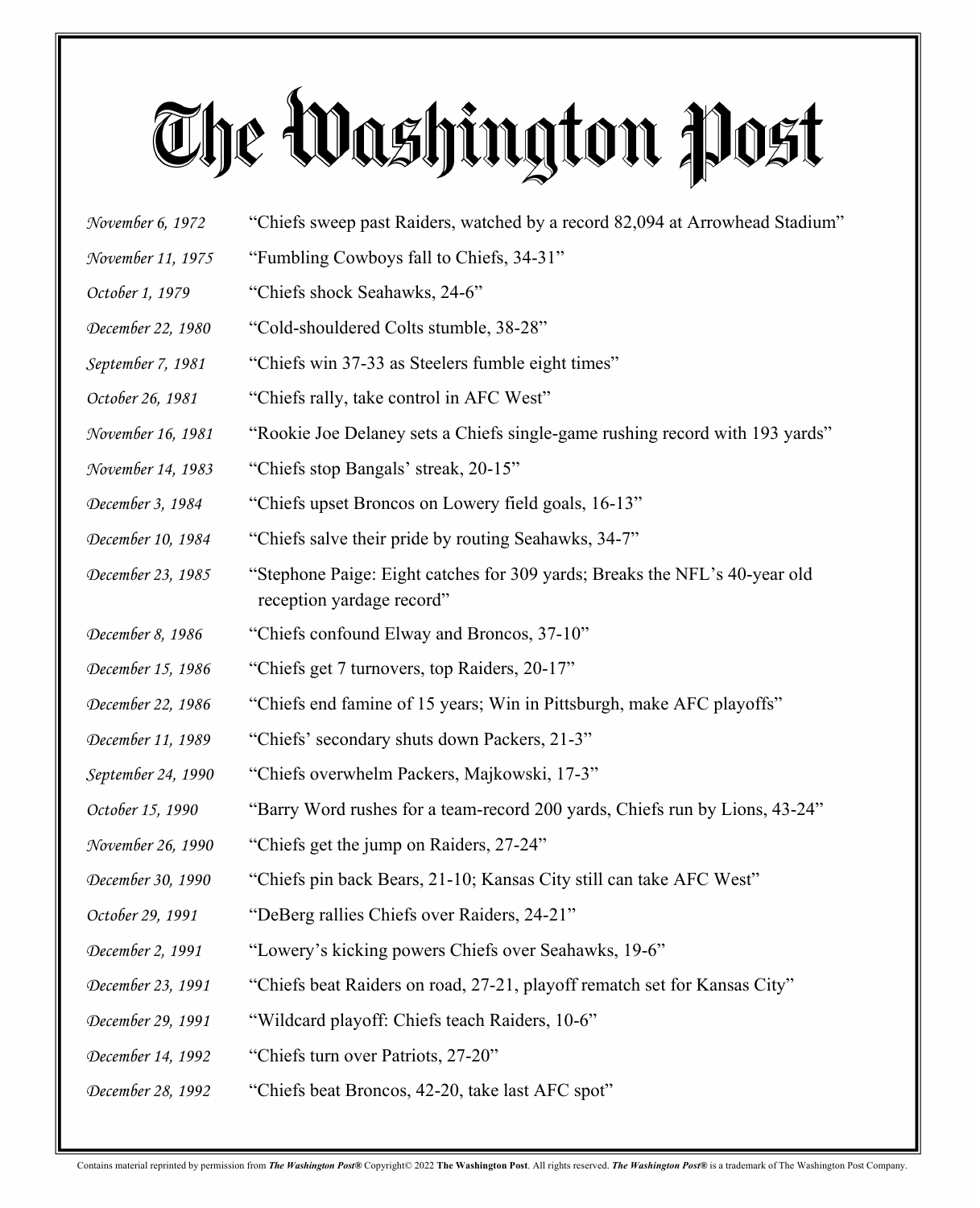*September 6, 1993* "Montana has grand opening for Chiefs" *January 3, 1994* "AFC West champions Chiefs fight off Seahawks, 34-24" *January 9, 1994* "Wildcard playoff: Montana, Lowery lead rally over Steelers in OT, 27-24" *January 17, 1994* "Divisional playoff; Steely Montana sidesteps blitz in Chiefs' win" *January 24, 1994* "AFC Championship; Buffalo runs by Chiefs to 4th AFC title" *September 11, 1995* "Elliott caps Kansas City's rally in OT; Chiefs 20, Giants 17" *September 18, 1995* "Official helps K.C. eke out OT win; Chiefs 23, Raiders 17" *November 13, 1995* "Kansas City is wearing Super look; Chiefs 22, Chargers 7" *December 4, 1995* "K.C. clinches AFC West; Marcus Allen carves slice of history" *December 25, 1995* "K.C. is home for playoffs; Chiefs 26, Seahawks 3" *November 17, 1997* "Stoyanovich kick starts AFC West; Chiefs 24, Broncos 22" *December 1, 1997* "K.C. breaches No. 1 defense; Chiefs 44, 49ers 9" *November 1, 1999* "Chiefs take third straight, 34-0 vs. Chargers" *December 13, 1999* "Stoyanovich kicks Chiefs into first; Chiefs 31, Vikings 28" *December 19, 1999* "Chiefs take 4th straight, 35-19 vs. Steelers" *October 3, 2000* "Grbac arms another Kansas City comeback; Chiefs 24, Seahawks 17" *December 2, 2002* "Chiefs send Cardinals to a new low in 49-0 rout" *October 6, 2003* "Chiefs' punt returner Hall takes the scenic route; Chiefs 24, Broncos 23" *October 13, 2003* "In OT, Packers' Ahman fumbles, Chiefs' Trent throws game-winner" *December 1, 2003* "Kansas City moves closer to Division title; Chiefs 28, Chargers 24" *December 15, 2003* "Chiefs clinch AFC West against toothless Lions, 45-17" *December 29, 2003* "Priest Holmes bolsters Chiefs with record-setting day; Chiefs 31, Bears 3" *November 1, 2004* "Both offenses explode, K.C. defense has final say; Chiefs 45, Colts 35" *December 26, 2004* "Chiefs savor best of Tynes in narrow victory; Chiefs 31, Raiders 30" *December 5, 2005* "Race in AFC West turns on a spot; Chiefs 31, Broncos 27" *November 24, 2006* "Chiefs knock off Broncos, 19-10"

Contains material reprinted by permission from The Washington Post® Copyright© 2022 The Washington Post. All rights reserved. The Washington Post® is a trademark of The Washington Post Company.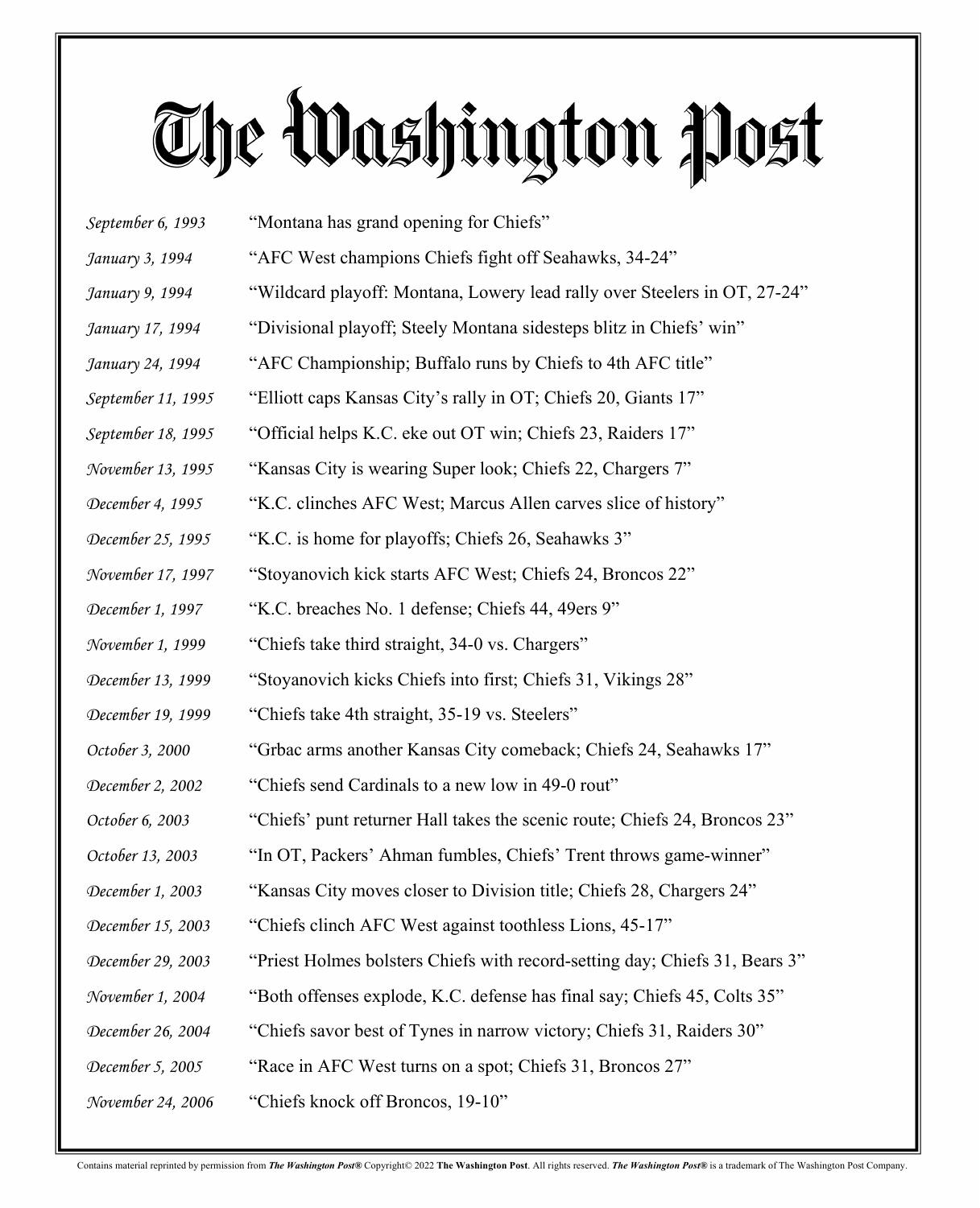| December 27, 2010  | "Chiefs take a giant step toward their first AFC West title in 7 years by racing past<br>Titans, 34-14" |
|--------------------|---------------------------------------------------------------------------------------------------------|
| September 16, 2013 | "New-look Kansas City improves to 2-0; Chiefs 17, Cowboys 16"                                           |
| October 7, 2013    | "Imperfect victory boosts Kansas City to 5-0; Chiefs 26, Titans 17"                                     |
| October 28, 2013   | "Not easy, but Chiefs remain undefeated; Chiefs 23, Browns 17"                                          |
| November 17, 2014  | "Chiefs 24, Seahawks 20"                                                                                |
| October 26, 2015   | "Chiefs 23, Steelers 13"                                                                                |
| December 21, 2015  | "Kansas City runs Baltimore ragged, wins eighth straight game, 34-14"                                   |
| January 4, 2016    | "Kansas City's franchise-record 10-game winning streak; Chiefs 23, Raiders 17"                          |
| January 10, 2016   | "Wildcard playoff; K.C. gets first playoff win in 22 years; Chiefs 30, Texans 0"                        |
| September 12, 2016 | "Chiefs 33, Chargers $27 (OT)$ "                                                                        |
| December 9, 2016   | "With win, Kansas City moves into first-place tie; Chiefs 21, Raiders 13"                               |
| December 26, 2016  | "K.C. ends Denver's postseason chances; Chiefs 33, Broncos 10"                                          |
| January 2, 2017    | "Kansas City wins AFC West; Chiefs 37, Chargers 27"                                                     |
| September 18, 2017 | "Smith remains mistake-free as Kansas City improves to 2-0; Chiefs 27, Eagles 20"                       |
| October 31, 2017   | "Kansas City forces five turnovers, halts Denver, 29-19"                                                |
| December 17, 2017  | "Kansas City in control of division after 30-13 rout of Chargers"                                       |
| December 25, 2017  | "Chiefs beat the Dolphins to clinch back-to-back AFC West titles for the first time"                    |
| September 17, 2018 | "Mahomes shreds Pittsburgh with six scoring passes; Chiefs 42, Steelers 37"                             |
| September 24, 2018 | "Mahomes stays hot; Chiefs 38, 49ers 27"                                                                |
| October 8, 2018    | "In surprise, defense pitches in as K.C. handles Jacksonville, 30-14"                                   |
| October 22, 2018   | "Mahomes strikes again as Kansas City rebounds; Chiefs 45, Bengals 10"                                  |
| December 31, 2018  | "Kansas City locks up AFC's top seed; Chiefs 35, Raiders 3"                                             |
| January 13, 2019   | "Mahomes lets Kansas City halt its home playoff drought; Chiefs 31, Colts 13"                           |
| January 21, 2019   | "AFC Championship; Patriots 37, Chiefs 31 (OT)"                                                         |
| September 30, 2019 | "On winning drive, Mahomes uses his legs instead of arm; Chiefs 34, Lions 30"                           |
| November 4, 2019   | "Still without Mahomes, Kansas City gets dramatic victory; Chiefs 26, Vikings 23"                       |